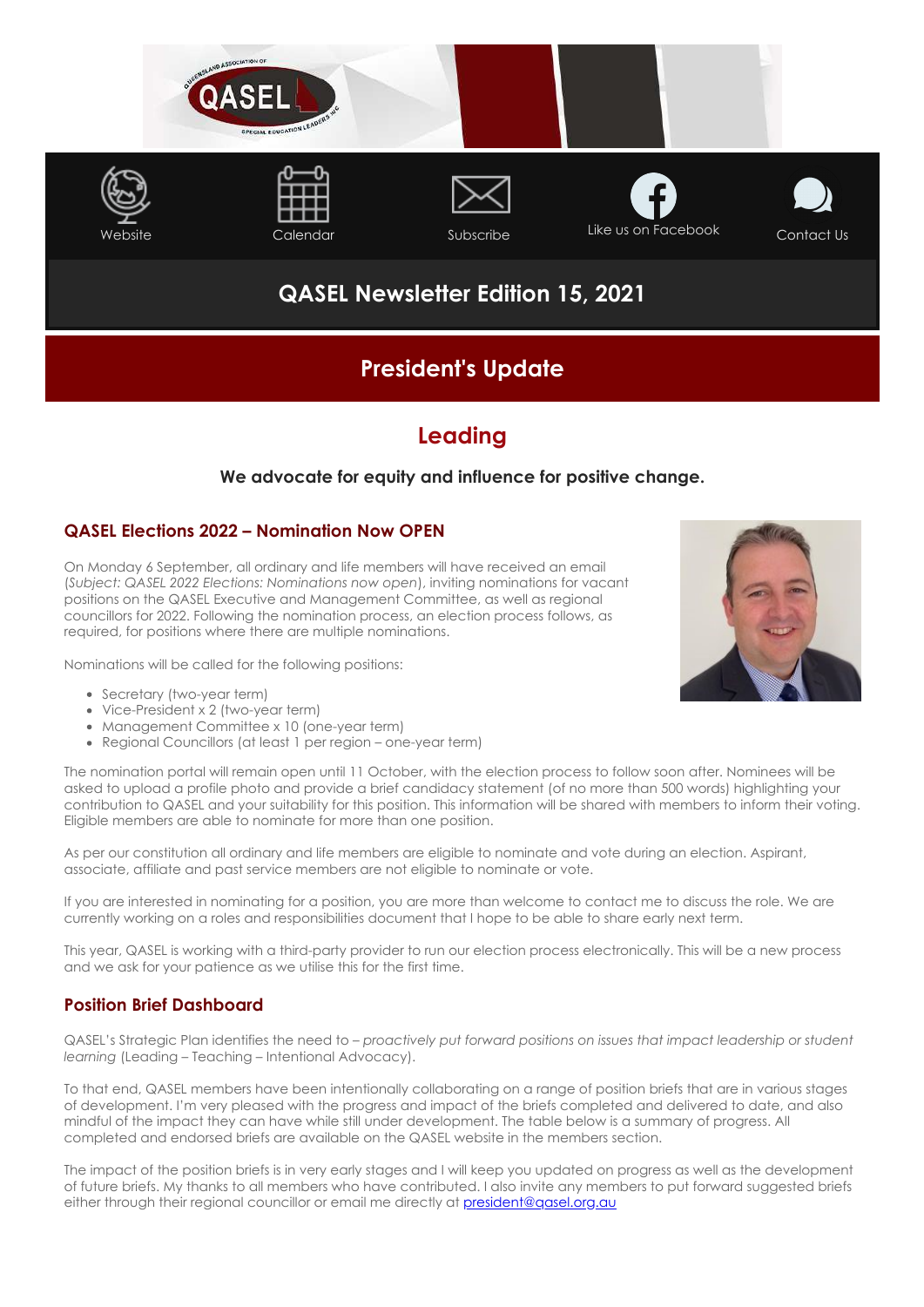| Topic                                                         | Initial collaboration | Draft out for feedback | Finalised | Endorsed (on website) | Presented | Impact                                                                                                                                                               |
|---------------------------------------------------------------|-----------------------|------------------------|-----------|-----------------------|-----------|----------------------------------------------------------------------------------------------------------------------------------------------------------------------|
| Early Childhood<br>Development Programs                       |                       |                        |           |                       |           | Presented to ADG D&I<br>ECDP subcommittee collaborating with<br>D&I to produce best practices guidelines<br>for ECDPs statewide                                      |
| Workforce Capability:<br>Special Education Teachers           |                       |                        |           |                       |           | Presented to DDG PCS, ADG HR, and<br>Minister<br>Shared with other associations.<br>Special education identified as a priority<br>area in the Turn to Teach Program. |
| Impact of TA Maximisation<br>on Special Education<br>Settings |                       |                        |           |                       |           | Initial meeting with ADG HR to discuss<br>concerns                                                                                                                   |
| Leadership Structures in<br>Special Education                 |                       |                        |           |                       |           |                                                                                                                                                                      |
| Occupational Violence                                         |                       |                        |           |                       |           | Presented to DDG PCS, ADG HR, and<br>Minister                                                                                                                        |
| Students with Disability<br>Resourcing                        |                       |                        |           |                       |           | Presented to DDG SS, ADG D&I, DG and<br>Minister<br>QASEL represented on the stakeholder<br>group                                                                    |
| Senior Schooling                                              |                       |                        |           |                       |           | Next step - Small group meeting to<br>consider feedback - is it more than one<br>position paper?                                                                     |
| Infrastructure Issues in<br>Special Education                 |                       |                        |           |                       |           | Initial meeting with ISB to discuss<br>concerns. Follow up meeting with ISB and<br>SS D&L                                                                            |

# **Linking**

## **We collaborate with purpose and support each other's wellbeing.**

### **Call for Award Nominations**

Nominations are now called for the QASEL Life Membership, QASEL Service Award and Friend of QASEL Award. Please see below general description and criteria for each award as well as nomination forms.

Completed nominations need to be forwarded by COB **Friday 11 October** to **bm@qasel.org.au** 

All nominations will be considered by a panel made up of, QASEL President, QASEL Secretary, 2 x Life members, 2 x Management committee members.

Awards will be presented at the QASEL end of year function on 5 November.

#### **QASEL Life Member**

The Association may recognise meritorious service of an Ordinary Member to the Association and elevate an Ordinary Member to a Life Member. Every candidate for life membership of the Association shall be nominated by one (1) Ordinary or Life Member of the Association and seconded by another Ordinary or Life Member. The candidate shall be a person who is considered by the members of the Association to have provided special meritorious or distinguished work or services to the Association.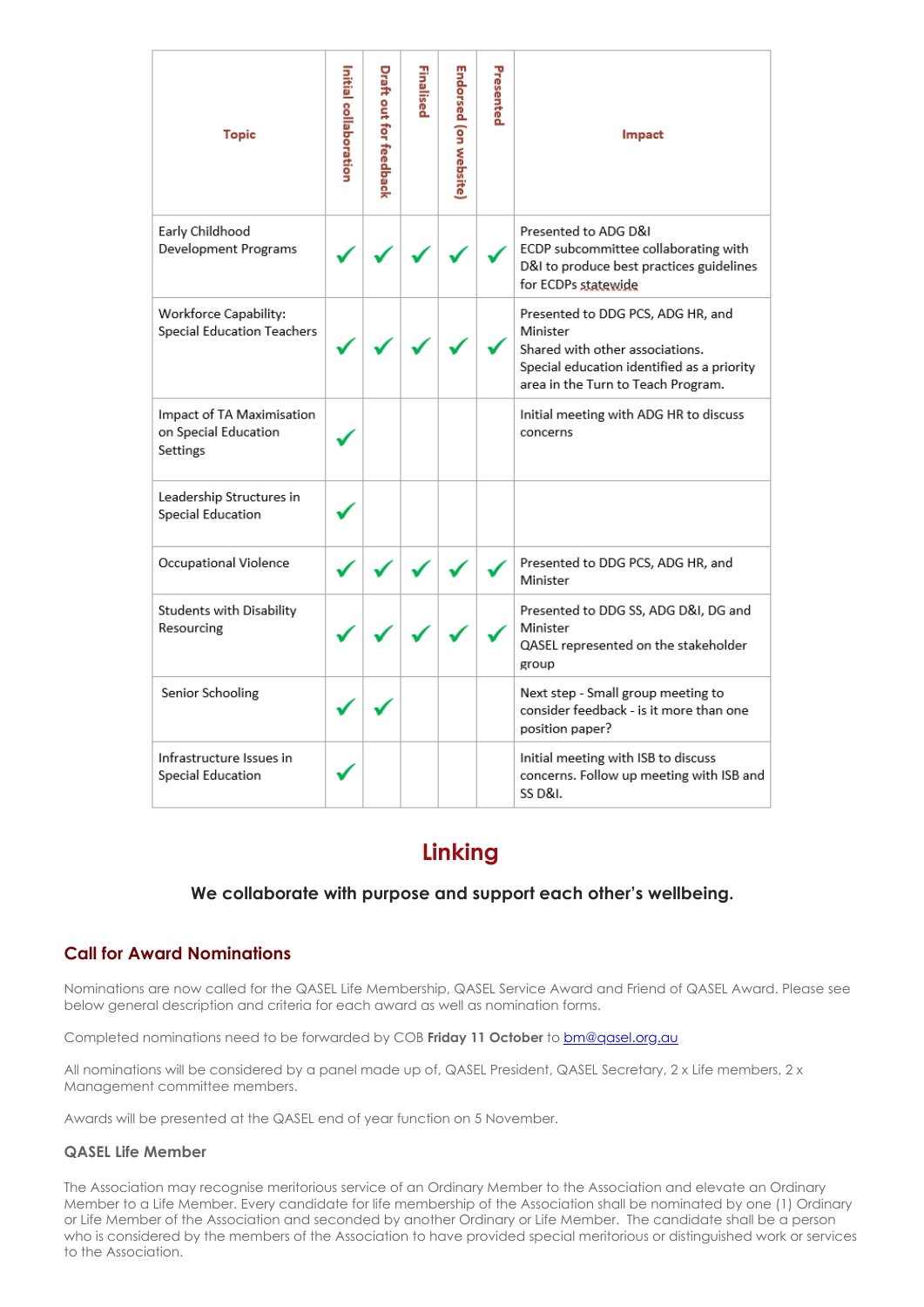#### **QASEL Service Award**

The Association may recognise the service and contributions of an Ordinary Member to the Association who has contributed to the goals of the association over a number of years. Every candidate shall be nominated by one (1) Ordinary or Life Member of the Association and seconded by another Ordinary or Life Member.



#### **Friend of QASEL**

The Association may acknowledge the service of a person or an organisation which has supported or contributed a service to the Association over a number of years. The person is not a member of the Association. Nominations can be made by an Ordinary or Life Member of the Association and seconded by another Ordinary or Life Member.



### **Notice of AGM**

QASEL's Annual General Meeting will be held on Friday 5 November at 3.30 – 4.30 at the Brisbane Hilton Hotel. During this meeting executive, management and state council members for 2022 will be confirmed, we will also be moving to adopt our reviewed constitution. All members are welcome to attend, and an online link will be made available closer to the day.

### **End of Year Celebration**

Immediately following our AGM will be our end of year function also at the Hilton Hotel. This year we are splitting the event in two parts. Pre-dinner drinks for members, stakeholders and guests followed by a dinner for members. During the dinner celebration we will present our annual awards.

Further information about how to purchase tickets for the dinner will be made available early next term.

### **Happy Holidays**

Well term 3 has certainly presented its challenges for school leaders, members and the broader QASEL community. I'd like to acknowledge your ongoing resilience and continued willingness to support each other through difficult times. I encourage you all to make the most of the upcoming school holiday break. Try to keep the laptop in the bag and focus on family, friends, relaxation and self-care. I look forward to continuing to work with you all again in Term 4.

## **Learning**

#### **We learn together to build our individual and collective capability.**

### **Registration NOW OPEN for QASELcon Townsville: 4-5 November 2021**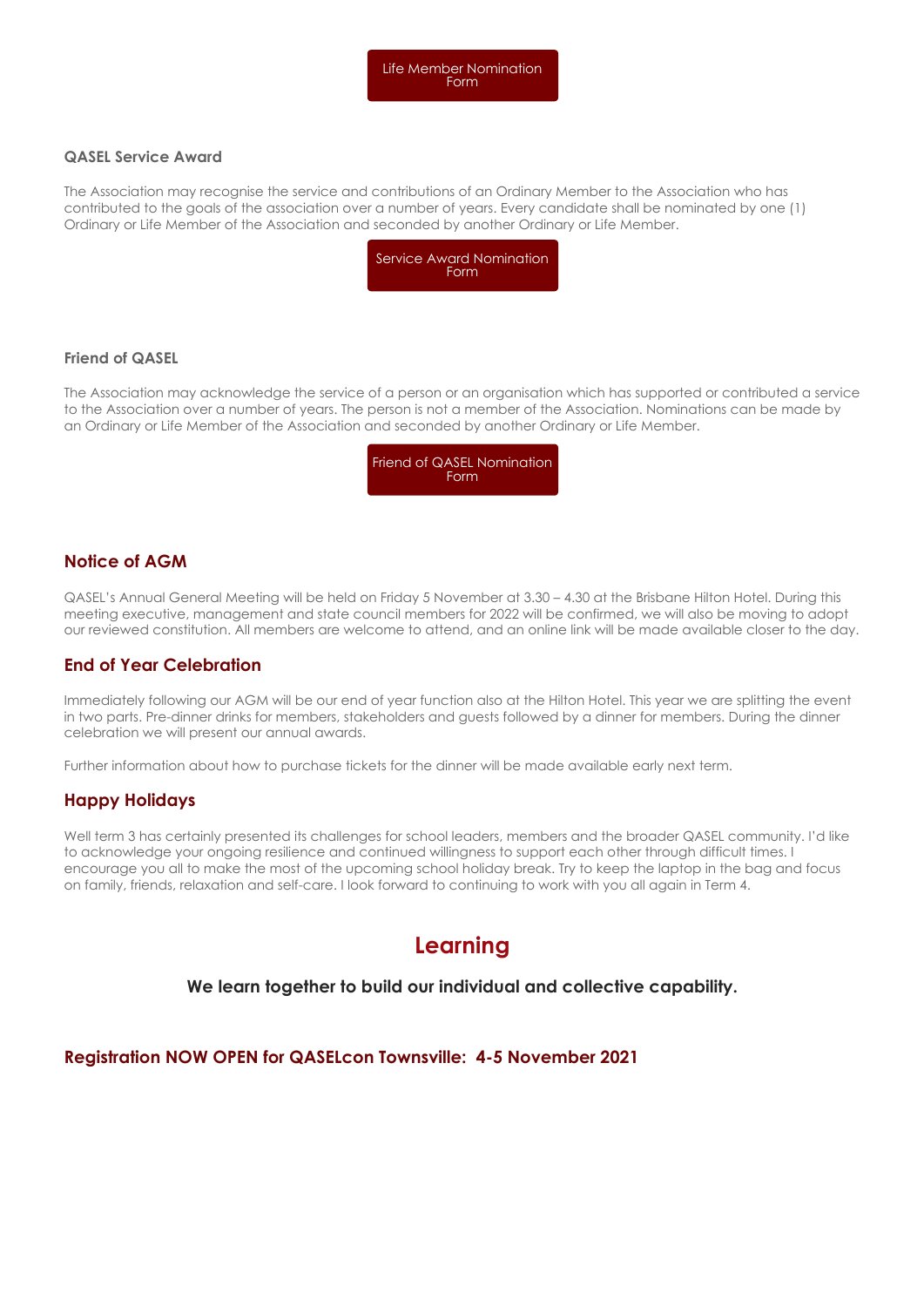

QASEL is bringing high quality professional learning to Townsville! School leadership teams, lead teachers, inclusion staff, therapists – everyone will benefit from this professional learning and networking opportunity.

Confirmed keynote speakers include; Peter Kelly (Deputy Director-General State Schools), Steve Francis, Lorena Clayton, Ric Day (QASEL President), a range of presentations from the Disability and Inclusion and Curriculum, Teaching and Learning branches, and local school presentations. The programs will closely mirror and advance on the Brisbane conference, including the QASELcon dinner where we will hear from Lyle Giles (Regional Director – NQR).

While we expect a large audience from our northern regions, all members and leaders from across Queensland are welcomed. If you couldn't get to QASELcon21 in Brisbane this year then why not make the trip to Townville.

See the links below for the full conference flyer and registration.

(Note: QASSP are our conference organiser. The registration page will prompt you to sign in or create an account to register and your registration confirmation email will come from QASSP)

[Conference Flyer](https://cdn-au.mailsnd.com/81048/4RpdeXKmZYRr7DLI4GxVkZmrrtUFCF_8hGQClIXUgjw/3483044.pdf) [Conference Registration](https://www.qassp.org.au/QASEL/QASELCon21TSV/0QASELCon21TSV.aspx)

My thanks to Claire Cheyne (NQ Regional Councillor and Principal Burden School) and Tracy Cronin (QASEL Management Committee Member and Principal Townsville CLC) for leading this work.

#### **Turn to Teaching Internship program**

As a direct result of QASEL's advocacy, special education teachers have been specifically included as a priority target group in the Turn to Teaching (TIT) Internship Program. However, to make this program a success, host sites are needed. I ask all members to consider registering interest in the program to support the development of future special education teachers.

EOIs are now open for schools wishing to host a Turn to Teaching (TTT) Internship program intern, offering an alternative pathway to teaching through a paid internship. Register your interest or for more information visit III Internship program host internship schools.

## **Sponsors and Business Partners**

**QASEL wishes to thank and acknowledge our Gold Business Partner:**



**QASEL wishes to thank and acknowledge our Silver Business Partner:**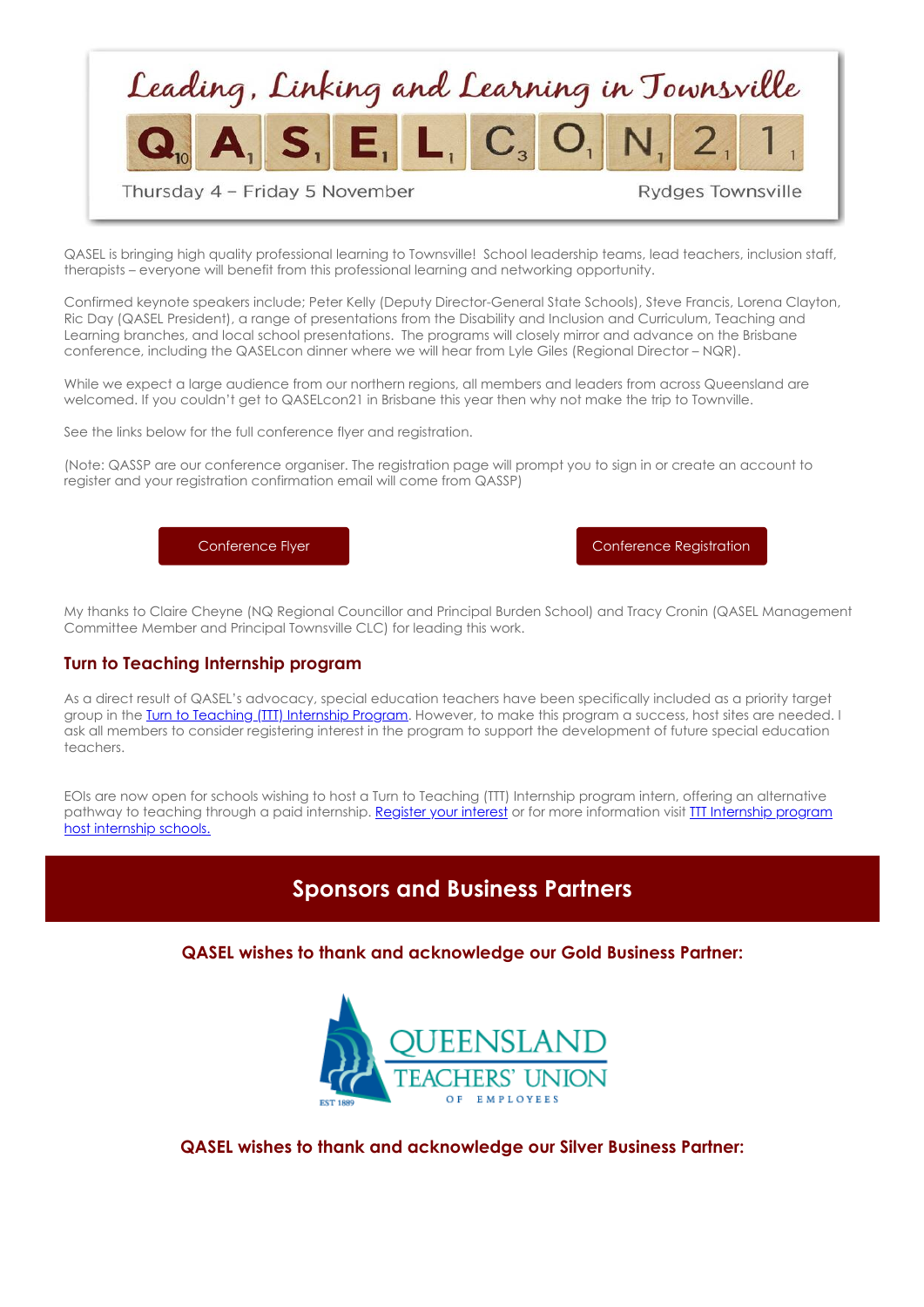

# **QASELcon22**

# **Date Claimer: 16 – 18 June 2022**

On the back of the tremendous success of QASELcon21, the conference planning committee are hard at work to make sure QASELcon22 is even bigger and better. Watch this space for more information coming soon.

# **New and Returning Members**

A massive welcome and thank you to the following new and returning members;

- Leanne Miller Townsville Community Learning Centre
- Kathlene Shaxson Townsville Community Learning Centre
- Kylie Locke Townsville Community Learning Centre
- Ashlee Zugno Townsville Community Learning Centre
- Carla Collins Townsville Community Learning Centre
- Pamela James Townsville Community Learning Centre
- Merryn Sutton Townsville Community Learning Centre
- Greg Williamson Townsville Community Learning Centre
- Marjolein Hendriks Townsville Community Learning Centre
- Kathryn Sheppard Hervey Bay Special School
- Jacinta Ryan Normanton State School
- Erin Hall-Myers Deception Bay North State School
- Adele Armstrong Home Hill State High School

We look forward to *linking, leading* and *learning* with you throughout 2021 and beyond.

## **President's Diary**

If you have any thoughts or feedback on any recent or upcoming events in the President's Diary, please don't hesitate to send me an email. Your feedback is always welcome.

#### **Meetings and events in recent weeks:**

QCE System Principals' Reference Group follow up

- 1-1 meeting Deputy Director-General State Schools, Peter Kelly
- Infrastructure Service Branch Meeting
- Respectful Relationship Education Advisor Group Meeting
- QASELcon Townsville Planning meeting
- **Safety Framework Review: Risk & Governance Consultation Working Group Meeting 2**
- Strategic Directions Steering Committee
- ASEPA Board Meeting
- Digital Learning Project Town Hall
- QASEL Executive, Management & State Council Meeting
- Digital Learning Project Board Meeting #20

#### **Upcoming meetings and events**

Please note that I will be on Long Service Leave during week 10 (13-17 Sept). During this time, you can direct any urgent matters to any of the three QASEL vice-presidents.